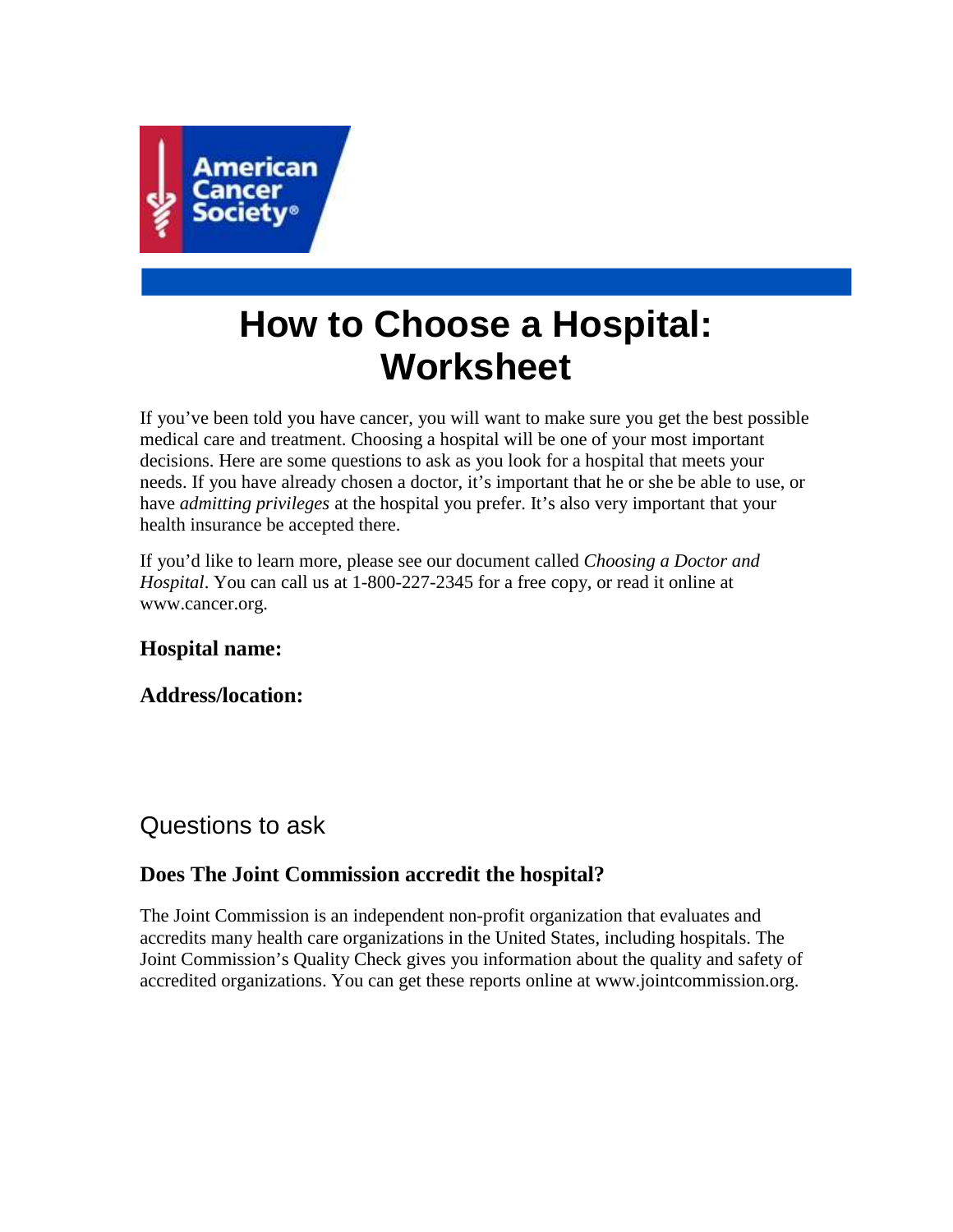#### **Does the hospital offer all the services you might need at some point during cancer treatment?**

Although you may not need all of these services during your treatment, you can use this list to check off the services the hospital offers

\_\_\_Pathology lab

Diagnostic lab

\_\_\_Blood bank

\_\_\_Tumor board

A tumor board is made up of experts from different cancer care disciplines. It meets to review individual cases and discuss ways to give the best available care. Patients are not charged for this consultation process.

- \_\_\_Social services department
- \_\_\_Respiratory therapy department
- \_\_\_Rehabilitation services
- \_\_\_Intensive care unit
- \_\_\_Emergency room
- \_\_\_Outpatient infusion center

#### **Find out if the hospital is part of one of these cancer quality programs:**

Does the **Commission on Cancer (CoC) program** of the **American College of Surgeons** approve the hospital as one that's committed to provide the best available cancer diagnosis and treatment programs?

If the hospital is approved by the CoC, you know it meets certain standards and offers a range of cancer care services. Its ability to deliver quality cancer care is constantly being surveyed by the CoC. If you would like to find a CoC-approved center near you, use the "CoC Hospital Locator" on their website at www.facs.org/cancer or call 1-800-621-4111.

Is the hospital approved as a **National Cancer Institute Cancer Center** (either as a cancer center or a comprehensive cancer center)?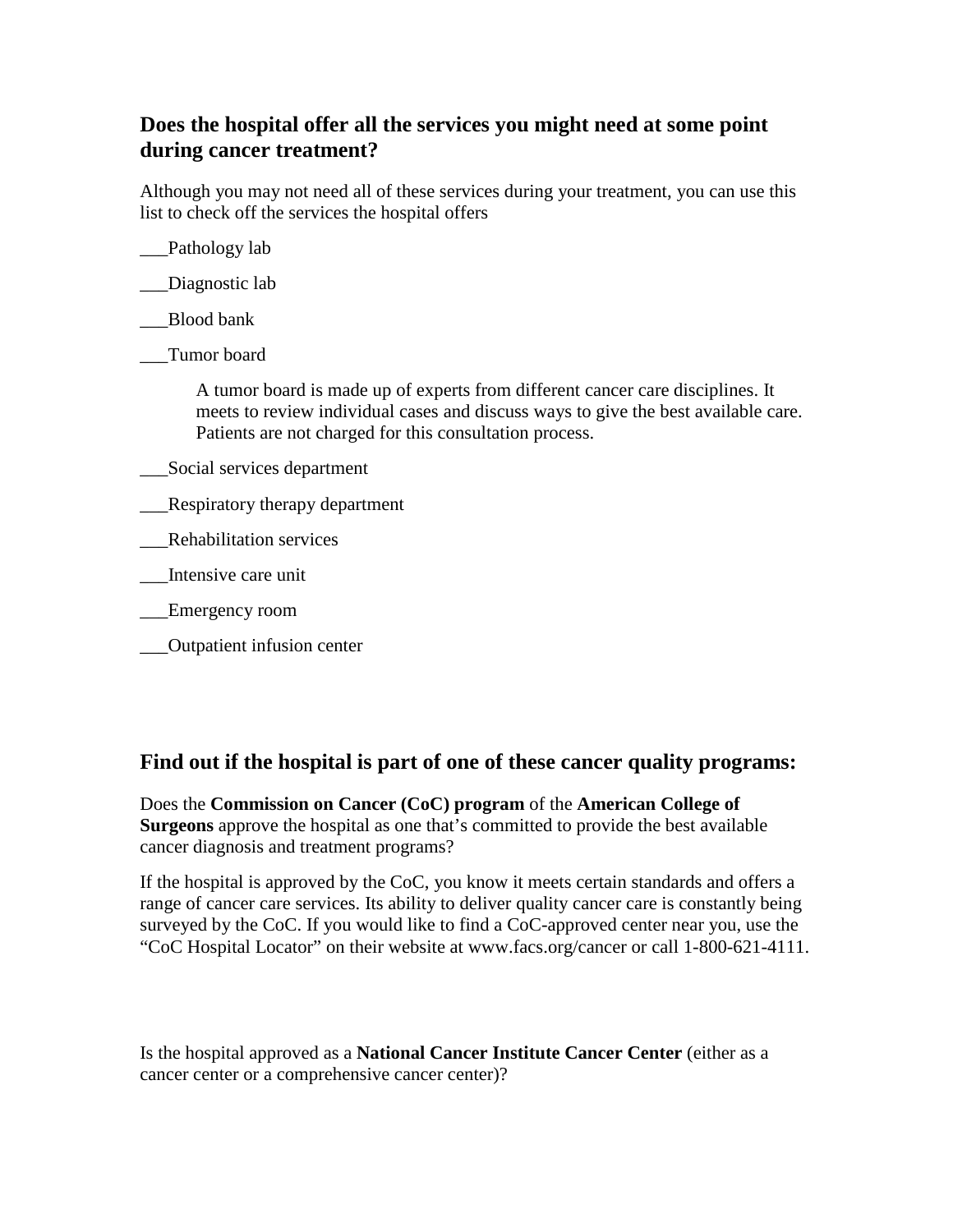The National Cancer Institute Cancer Centers program supports research-oriented institutions across the US that are known for their scientific excellence. You can learn more about NCI Cancer Centers on our website or call us at 1-800-227-2345.

Is the hospital a member of the **Association of Community Cancer Centers (ACCC)**?

The ACCC website contains profiles of the cancer programs for over 700 member institutions. These profiles contain basic information about ACCC cancer programs, such as contact info, treatments offered, and special cancer services. You can find the ACCC "Find a Cancer Program" tool online at www.accc-cancer.org.

If the patient is a child or teen, is the hospital a member of the **Children's Oncology Group**?

The Children's Oncology Group's (COG) mission is to cure and prevent childhood and adolescent cancer through research and comprehensive care. Research shows that kids treated at pediatric cancer centers have better outcomes. COG has nearly 250 affiliated centers that are linked to a university or children's hospital. To find a list of COG institutions, go to their website at www.curesearch.org.

**Is the staff friendly, helpful, and willing to answer my questions in a courteous, customer-friendly way?** 

**Is there a cancer care section or unit where the nurses are specially trained to care for people with cancer?**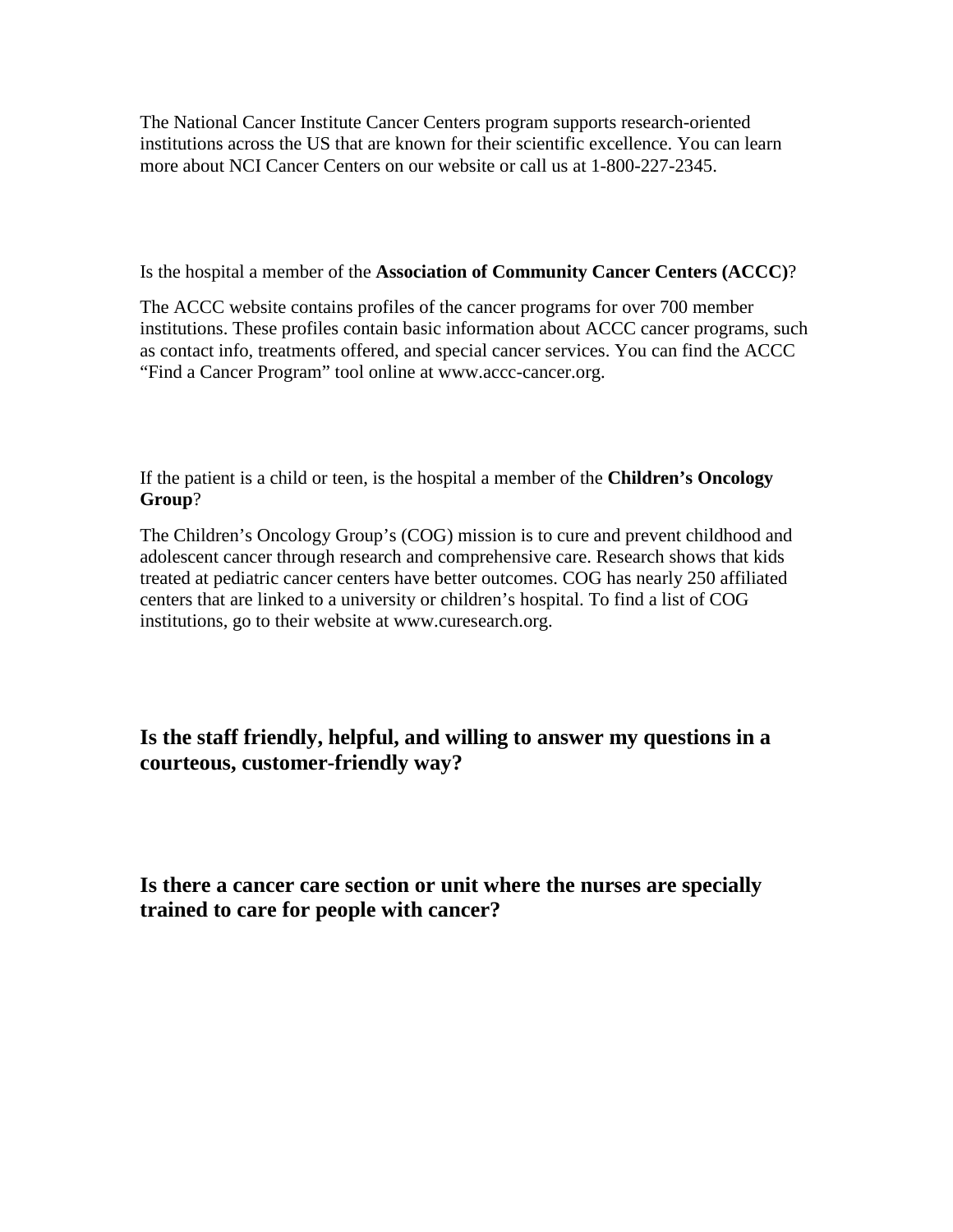**What's the nurse-to-patient ratio on any given shift? (One nurse usually can care for 3 to 6 patients anywhere except in the ICU, where it's usually 1 nurse to every 2 patients.)** 

**Will I see the same staff members on each visit or admission?** 

#### **Is the facility clean and well-maintained?**

You might need to tour the hospital to find out about this.

**How comfortable and private are the patient rooms?** 

**Where can you use your cell phone?** 

**What's the hospital's visiting policy?** 

**Is this a teaching hospital? If so, will I see a lot of medical students and how often will I see my doctor?**